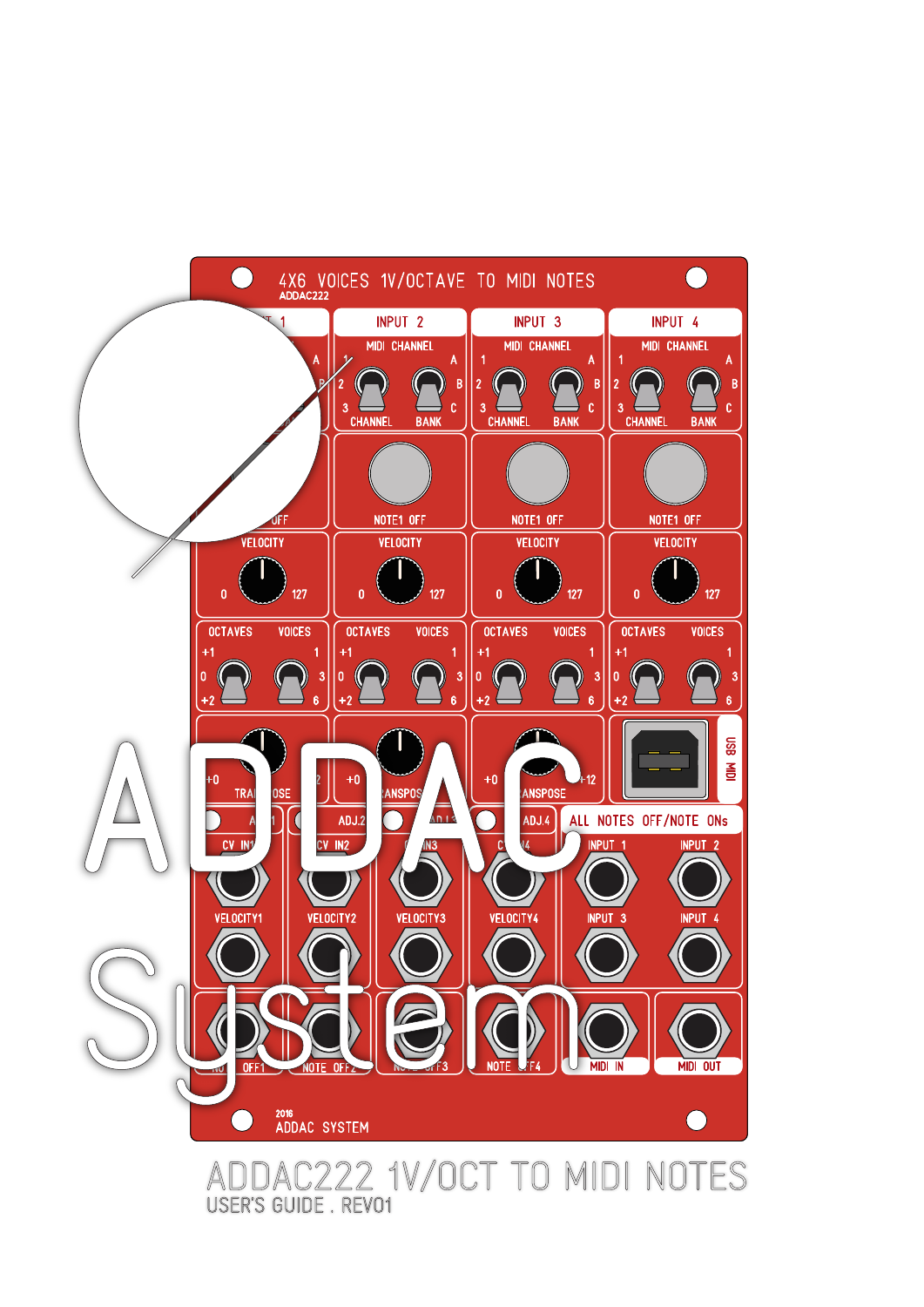#### DAC222 1V/OCT TO MIDI NOTES USER'S GUIDE Revision.01 August.2019 Welcome to:

# CONTROLS DESCRIPTION

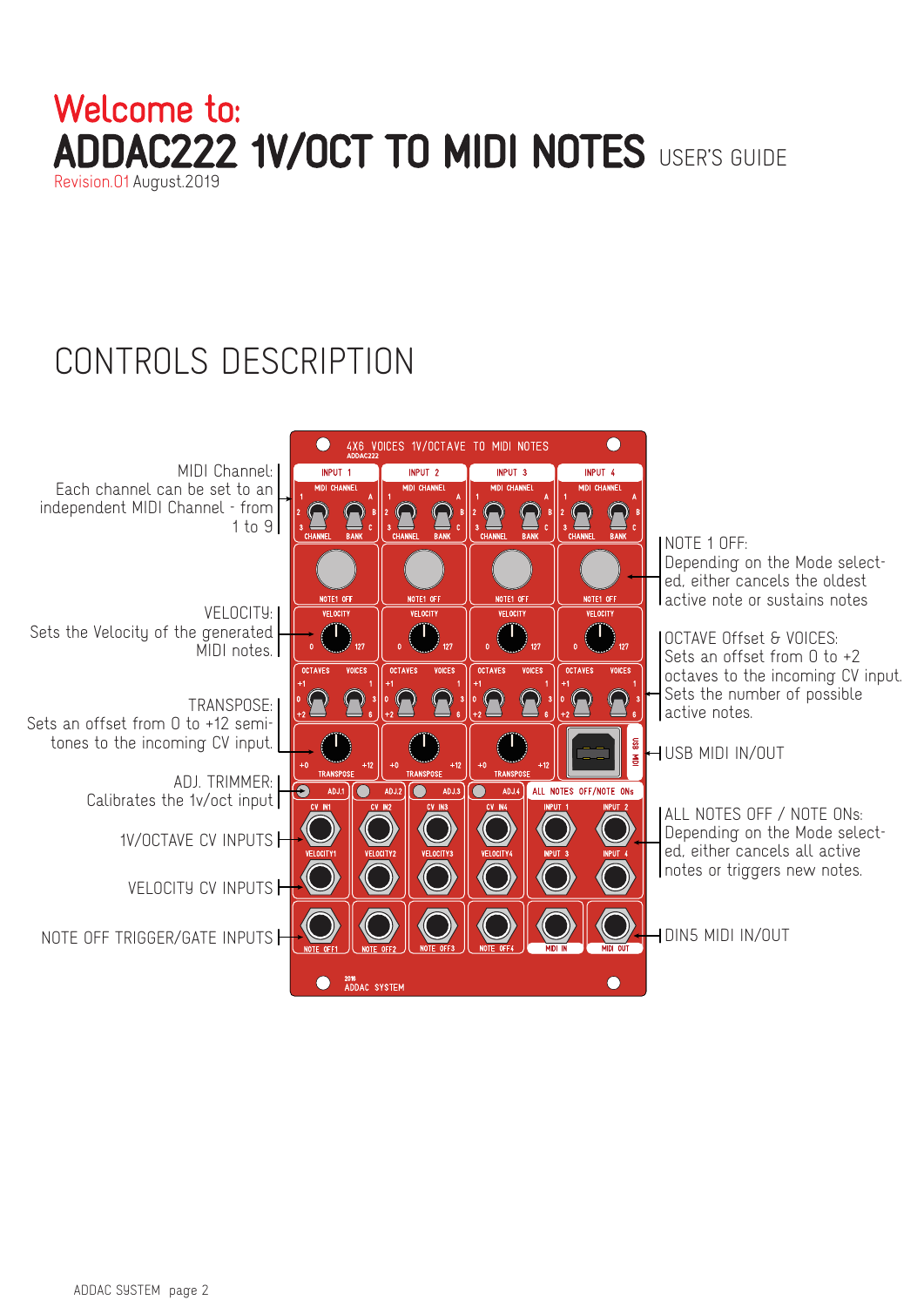## OPERATION PRINCIPLE

This module allows the conversion of CV signals to a stream of MIDI notes. A MIDI Note is defined by 3 variables, MIDI Channel, Note Number and Velocity. The MIDI Channel can be set from 1 to 9.

The Note Number is converted from the 1v/octave CV input and quantized to the closest MIDI note. The Velocity control is read at the moment of the new note generation.

Diferent Operation Modes define how the stream of notes will be generated.

The 1v/octave CV Input signal can be offsetted prior to the note generation with the Octave switches (from 0 to +2 octaves) and with the Semitone konb (from 0 to +12 semitones)

The ADJ. (ADJUST) Trimmer calibrates the 1v/octave CV input. This control comes calibrated and should only be trimmed

## ADJUST TRIMMERS

These went through precision calibration at our office and most probably won't need any change, however it can be adjusted for better conversion of a specific quantizer or keyboard. Beware not to change them without your mind set to the task ahead, for example don't try it before a gig! Calibration can be made by sending precision 1v and 4v while always expecting a C note on MIDI out (3 octaves apart). If a B or  $C^{\#}$  comes on at 4v then you should rotate the trimmer accordingly to go up or down until a C comes on at 4v.

## VOICES OPERATION

The voices operate in an old school synth fashion, in wrap-around mode.

For ex. Imagine you're sending a cv signal from a sequencer every time the sequencer goes to a new step you'll hear a new note being played. If you set it to 1 voice, then every time a new note comes in from the sequencer the midi output plays the new note and cancels the previous note. In 3 voice mode the module will output the first note on the first cv change, a second note on the second cv change, a third note on the third cv change. By now all 3 notes will be heard. Once the fourth cv change comes in the module will cancel the first note and change it to the fourth cv input value, then the fifth cv change will replace the second note and so on and on...

This will be the same method as for 6 voices but the wrap-around will happen after 6 cv changes allowing 6 notes to be heard at the same time.

The 3 and 6 voices modes will only work with polyphonic midi devices.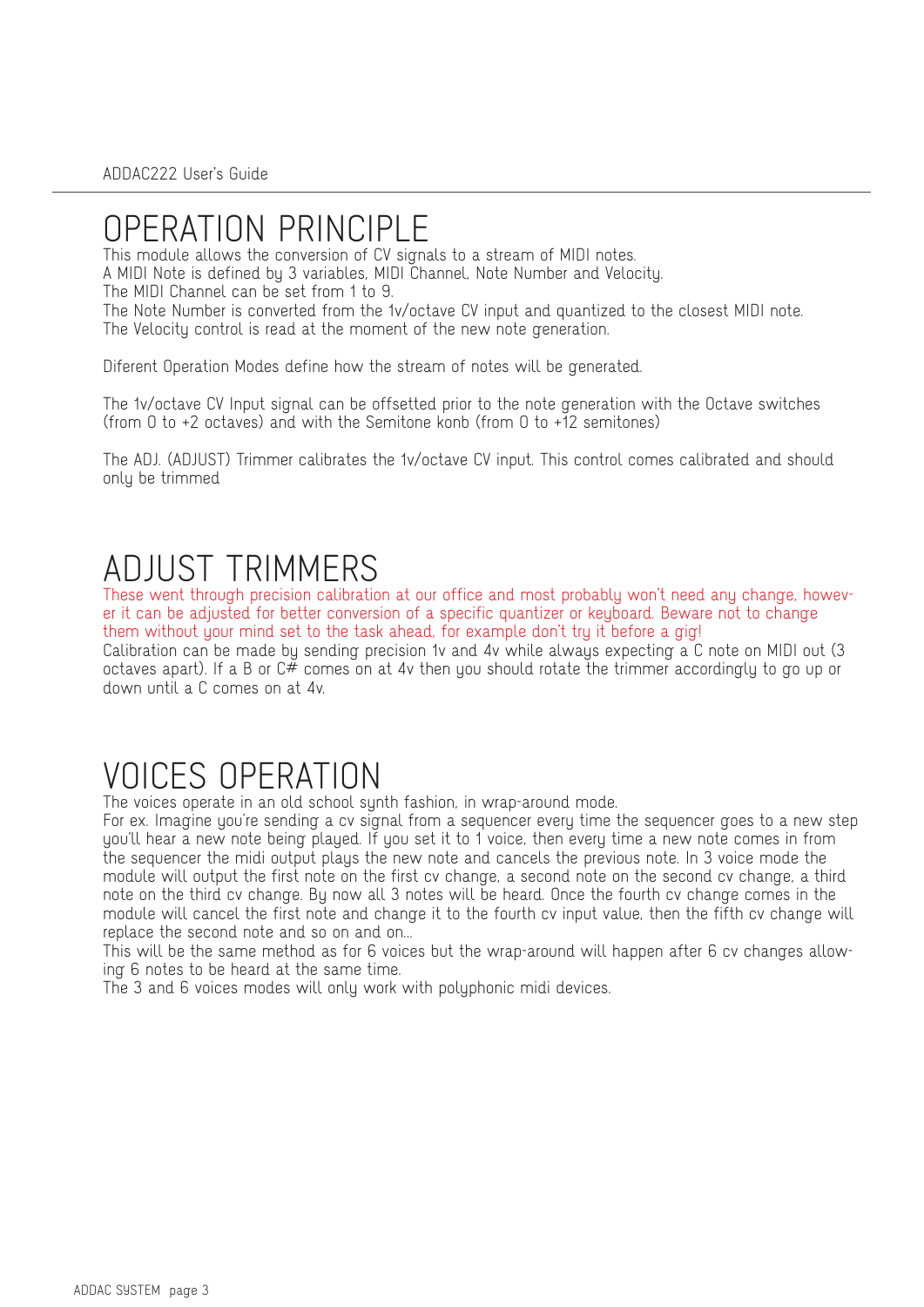## OPERATION MODES

There are 3 Operation Modes: Continuous, Triggered and Gated.

#### MODE 1 - Continuous:

In this Mode a new note will be generated every time a CV change is detected at the 1v/oct CV input. The [NOTE1 OFF] push buttons and trigger inputs will cancel the oldest active note. The [ALL NOTES OFF / NOTE ONs] trigger inputs will cancel every note active at once.

MODE 2 - Triggered In this Mode a new note will be generated every time a Trigger is detected at the [ALL NOTES OFF / NOTE ONs] inputs. The [NOTE1 OFF] push buttons and Trigger inputs will cancel the oldest active note.

MODE 3 - Gated

In this Mode a new note will be generated every time a Gate is detected at the [ALL NOTES OFF / NOTE ONs] inputs. This note will be sustained until the input Gate goes Off, then the note will be canceled. The [NOTE1 OFF] push buttons and Gate inputs will Sustain notes until the Gate is Off, overriding the canceling of notes coming from the [ALL NOTES OFF / NOTE ONs] Gate Offs.

### MODES MENU

First make sure no inputs are connected to the NOTE OFF 1 to 4 jacks. To enter the Mode Menu press and hold all four NOTE1 OFF buttons for 3 seconds. The button lights will change and show the menu state: MODE 1 = Button led is off MODE 2 = Button led is on MODE 3 = Button led is flashing

Press the desired button channel to advance to the desired Mode.

The Menu will exit itself when no button is pressed for 5 seconds.

The settings are saved once it exits the menu and will be stored to be recalled the next session even after powering down.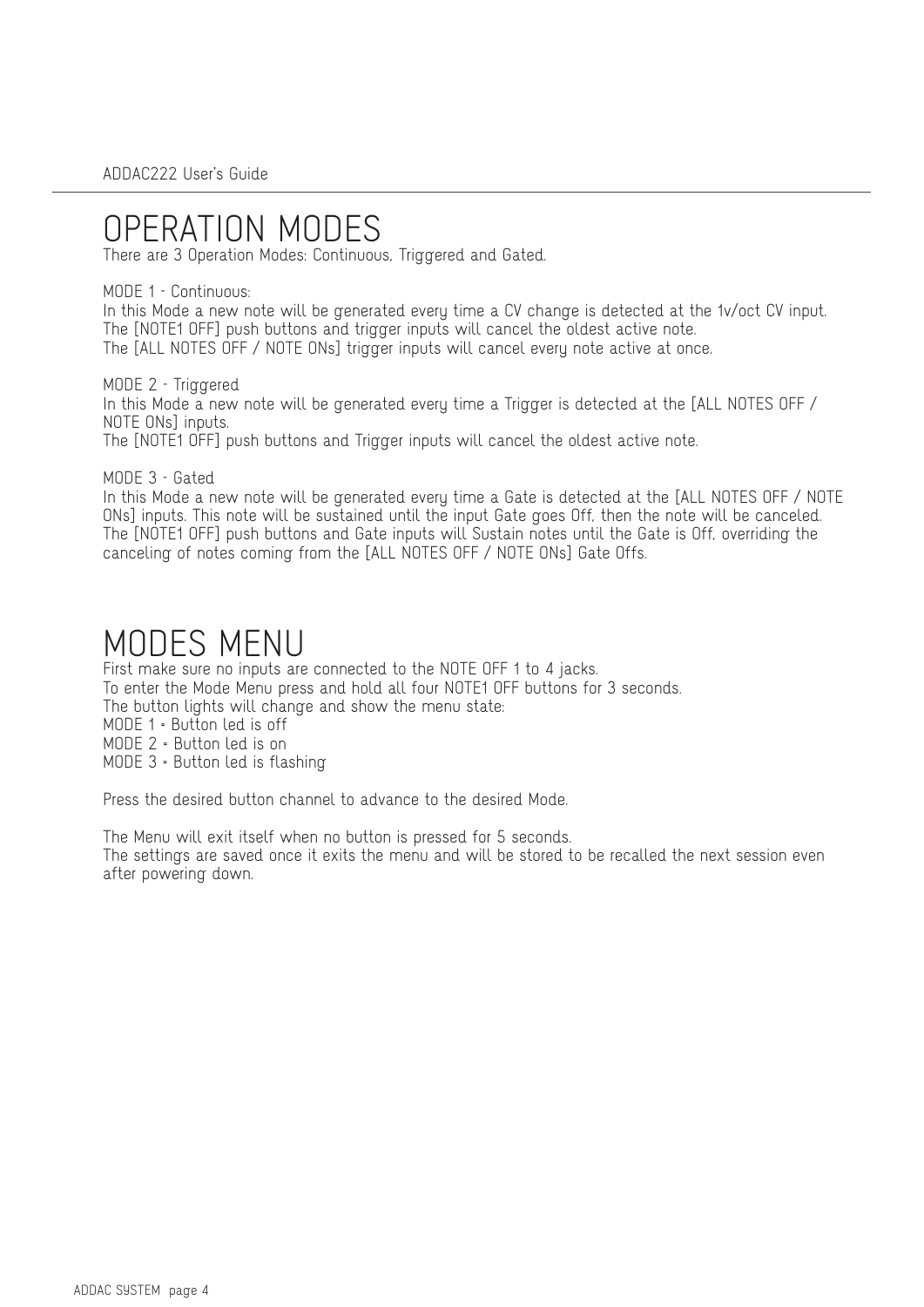